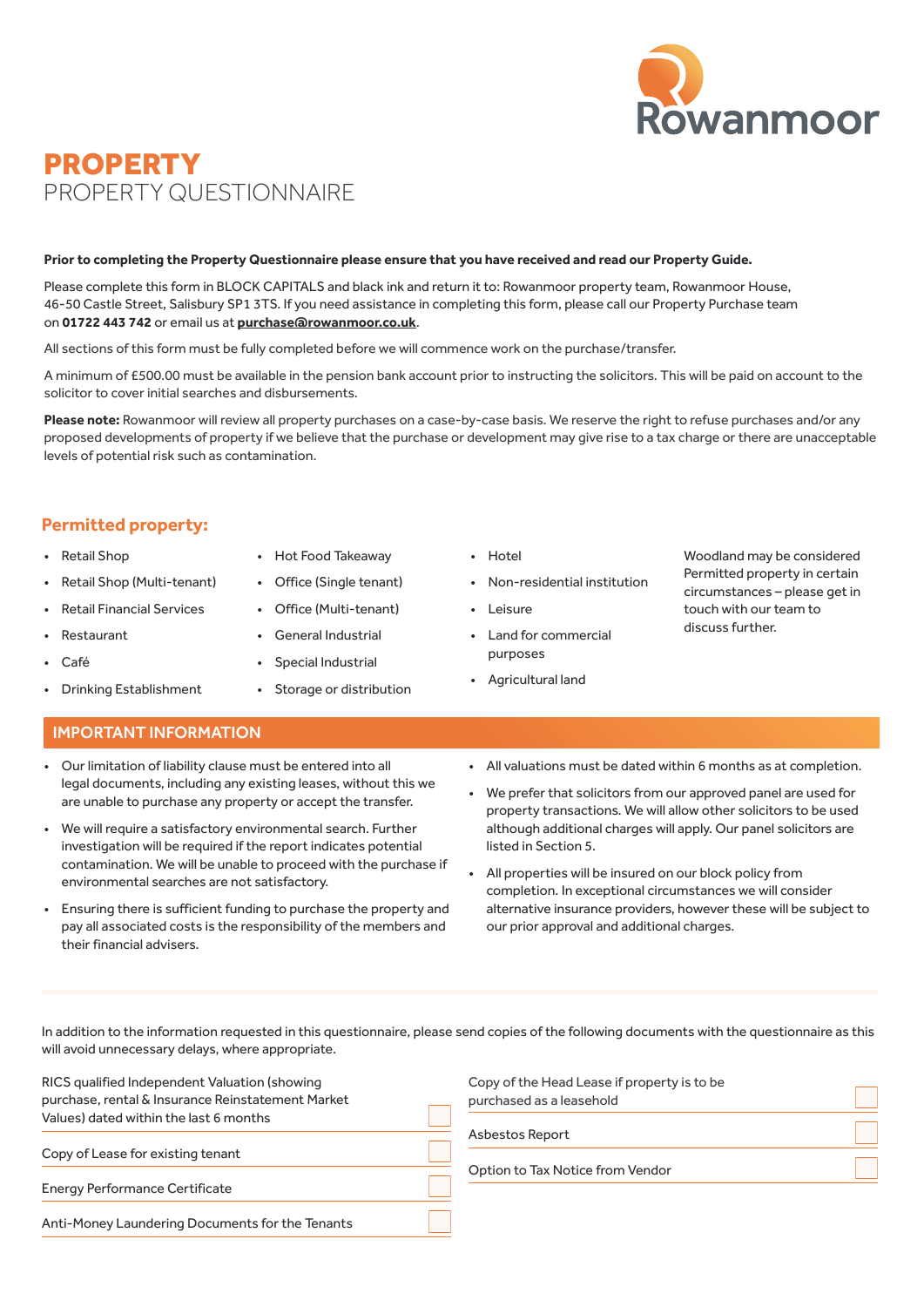### IMPORTANT INFORMATION (CONTINUED)

#### **Block insurance**

The block insurers need the following information to provide a quote:

| Building reinstatement figure | Tenant name and usage of building |
|-------------------------------|-----------------------------------|
| Annual rent                   |                                   |
|                               |                                   |

Please note that unless we have approved an insurer we, as professional trustee\*, will insure the property under our block policy for buildings reinstatement, loss of rent, terrorism and property owners liability. Any existing insurance in these areas will have to be cancelled from the completion date. In order to avoid under insurance we reserve the right to instruct an independent insurance reinstatement cost assessment.

#### EXAMPLES OF PROPERTY WE DO NOT PERMIT IN OUR PENSIONS

### **Our non-permitted property list includes:**

- Taxable property including residential (dwelling houses), holiday apartments, beach huts, and caravans.
- Residential Institutions
- Secure Residential Institutions
- Property that benefits from an aggregated income such as hotel rooms and storage pods.
- Types of property where we are advised that there is no re-sale market or we foresee real management difficulties.
- Any property where insurance is unavailable or inadequate in the insurance market for any reason, e.g. combustible composite panels, waste transfer and recycling sites, historic flooding, subsidence.
- Land purchased from a third party which adjoins a member's personal residence where the member or connected party may gain a non-relevant benefit, e.g. being purchased to preserve a view from their house or to stop someone else building, or to increase the value of their personal residence.
- \* Rowanmoor Trustees Limited.
- Properties at auction.
- Properties with known unremediated environmental issues.
- Properties with existing tenants with known historic rent arrears or other material breaches.
- Freehold properties where part of the building comprises long leasehold residential properties even if let to third parties with nominal ground rent.
- Land for residential development, garden land, etc.
- Certain other residential institutions, e.g. student accommodation, care homes, etc.
- Property which will be untenanted on completion.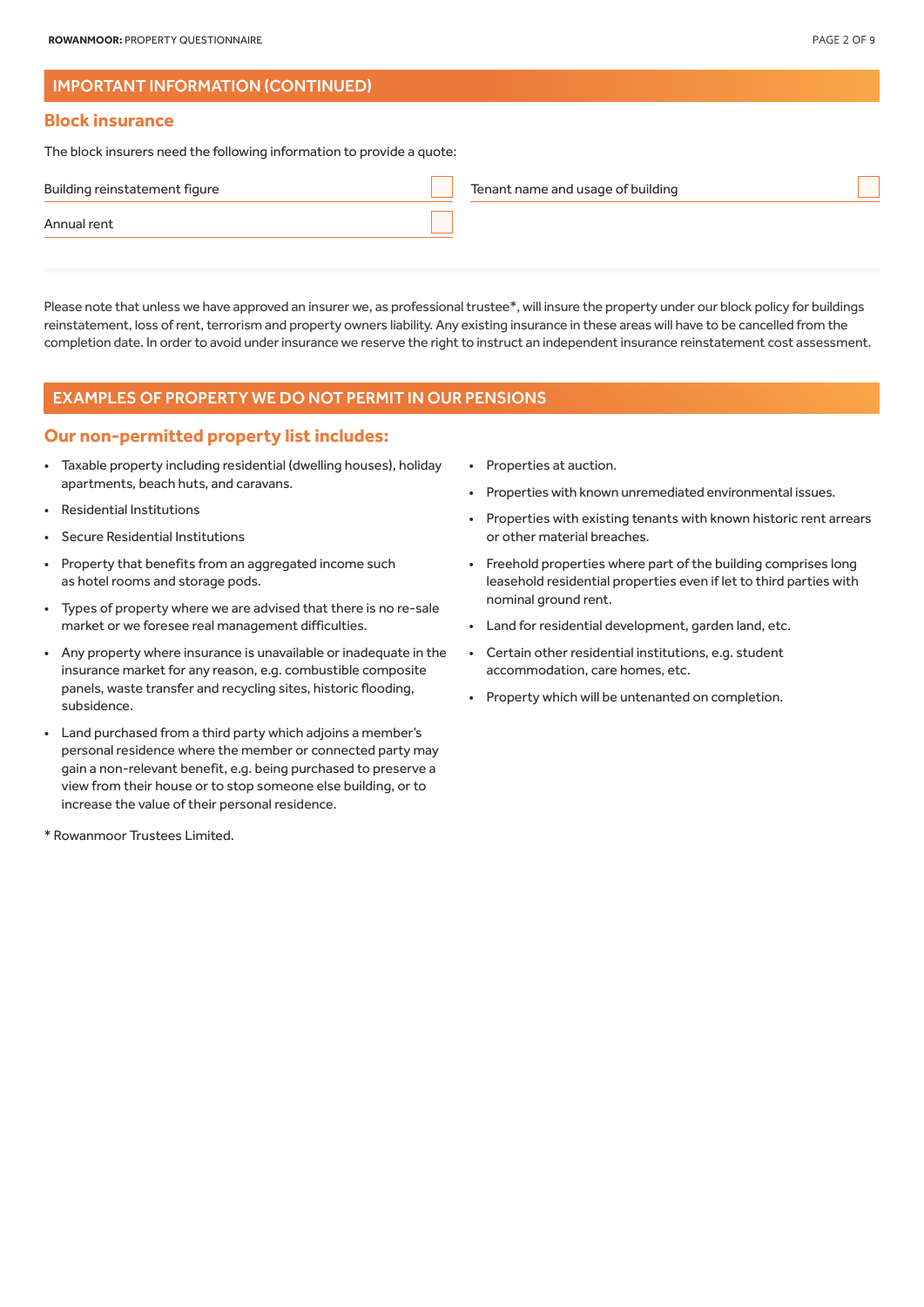| <b>1. PURCHASER DETAILS</b>                                 |                           |     |    |
|-------------------------------------------------------------|---------------------------|-----|----|
| Is the property being purchased with other pension members? |                           | Yes | No |
| <b>All Pension Members:</b>                                 | Pension Reference Number: |     |    |

Where there are multiple members, please nominate one to be our main contact in respect of this investment.

| Name of Main Contact:                                                |                        |     |    |  |
|----------------------------------------------------------------------|------------------------|-----|----|--|
| Will the main contact be appointed to be the property manager?       |                        | Yes | No |  |
| If 'No', please provide details of the property manager?             |                        |     |    |  |
| Property Manager:                                                    |                        |     |    |  |
| Full Address:                                                        |                        |     |    |  |
| Postcode:                                                            |                        |     |    |  |
| <b>Contact Name:</b>                                                 |                        |     |    |  |
| Is the property being purchased or jointly owned with another party? |                        | Yes | No |  |
| If 'Yes', please provide the following details:                      |                        |     |    |  |
| Name and Address:                                                    | Share of property (%): |     |    |  |

|                                                                  | $\frac{1}{2}$ |
|------------------------------------------------------------------|---------------|
|                                                                  |               |
|                                                                  |               |
|                                                                  |               |
|                                                                  |               |
|                                                                  |               |
|                                                                  |               |
|                                                                  |               |
|                                                                  |               |
|                                                                  |               |
|                                                                  |               |
|                                                                  |               |
|                                                                  |               |
|                                                                  |               |
|                                                                  |               |
|                                                                  |               |
|                                                                  |               |
| Are the pension member(s) and the other parties above connected? | Yes<br>No     |
|                                                                  |               |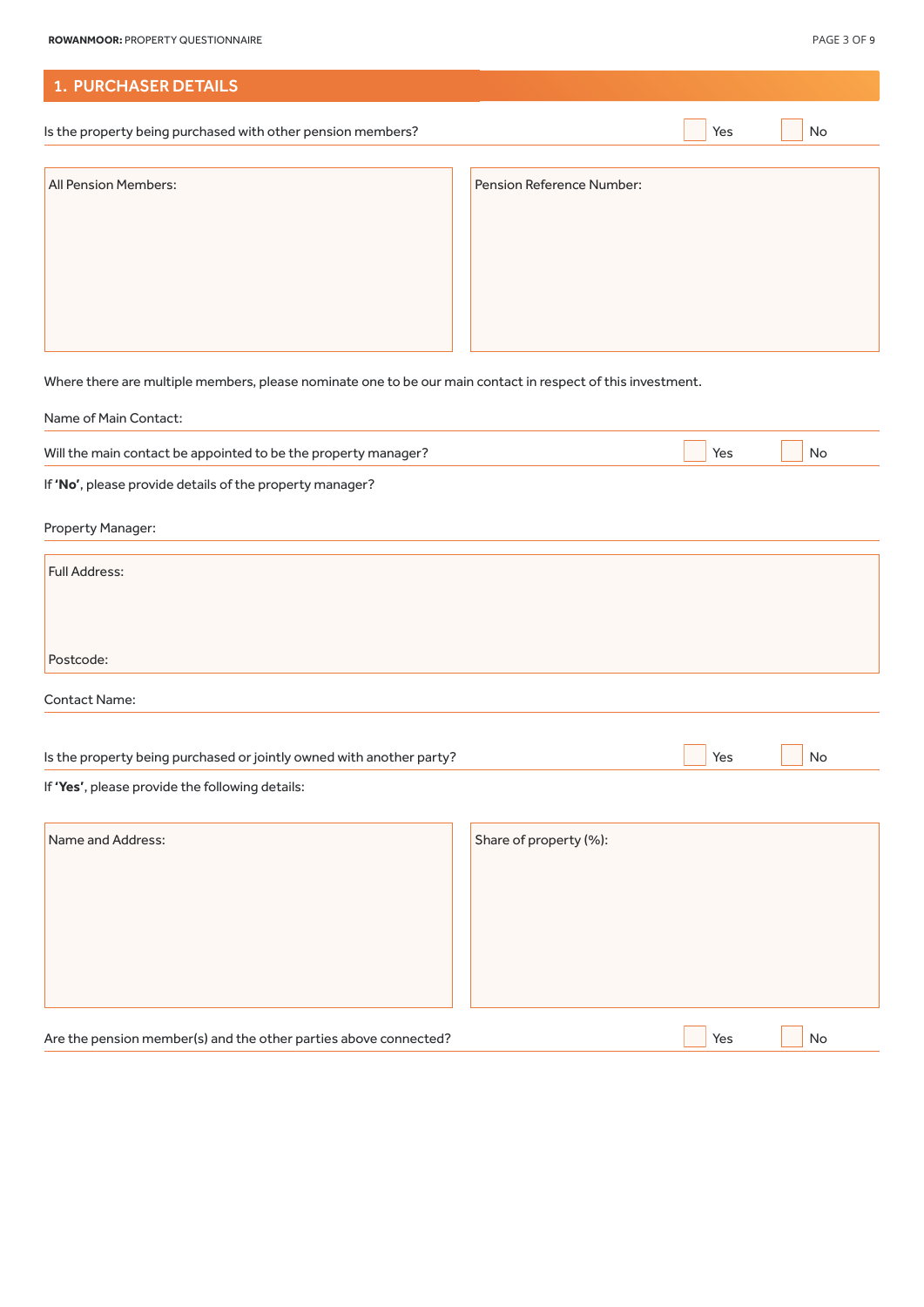| <b>2. PROPERTY DETAILS</b>                                                |                                          |     |    |   |
|---------------------------------------------------------------------------|------------------------------------------|-----|----|---|
| The Pension is acquiring PART of the property                             | If 'Yes', % of property being purchased: |     |    | % |
| Property Address (in full):                                               |                                          |     |    |   |
| Postcode:                                                                 |                                          |     |    |   |
| Land Registry Title:                                                      |                                          |     |    |   |
| Is the property?                                                          |                                          |     |    |   |
| Freehold                                                                  |                                          |     |    |   |
| Leasehold                                                                 | Date the lease expires:                  |     |    |   |
| Ground Rent payable:                                                      | Service Charge payable:                  |     |    |   |
| Type of property:                                                         |                                          |     |    |   |
| Offices                                                                   | <b>Industrial Units</b>                  |     |    |   |
| Shop                                                                      | Hotel                                    |     |    |   |
| Proposed use of property:<br>Other                                        |                                          |     |    |   |
| Do you have relevant planning permission for proposed use (if applicable) |                                          | Yes | No |   |
| Is there a residential element to the property?                           |                                          | Yes | No |   |
| If 'Yes', please provide full details below.                              |                                          |     |    |   |
| What is the purchase price / current value excluding VAT? E               |                                          |     |    |   |
| Will the property be opted to tax?                                        |                                          | Yes | No |   |
| Will the transaction be treated as a transfer of a going concern?         |                                          | Yes | No |   |
| Building reinstatement figure:                                            |                                          |     |    |   |
| Tenant name and usage of building:                                        |                                          |     |    |   |
| Annual rent:                                                              |                                          |     |    |   |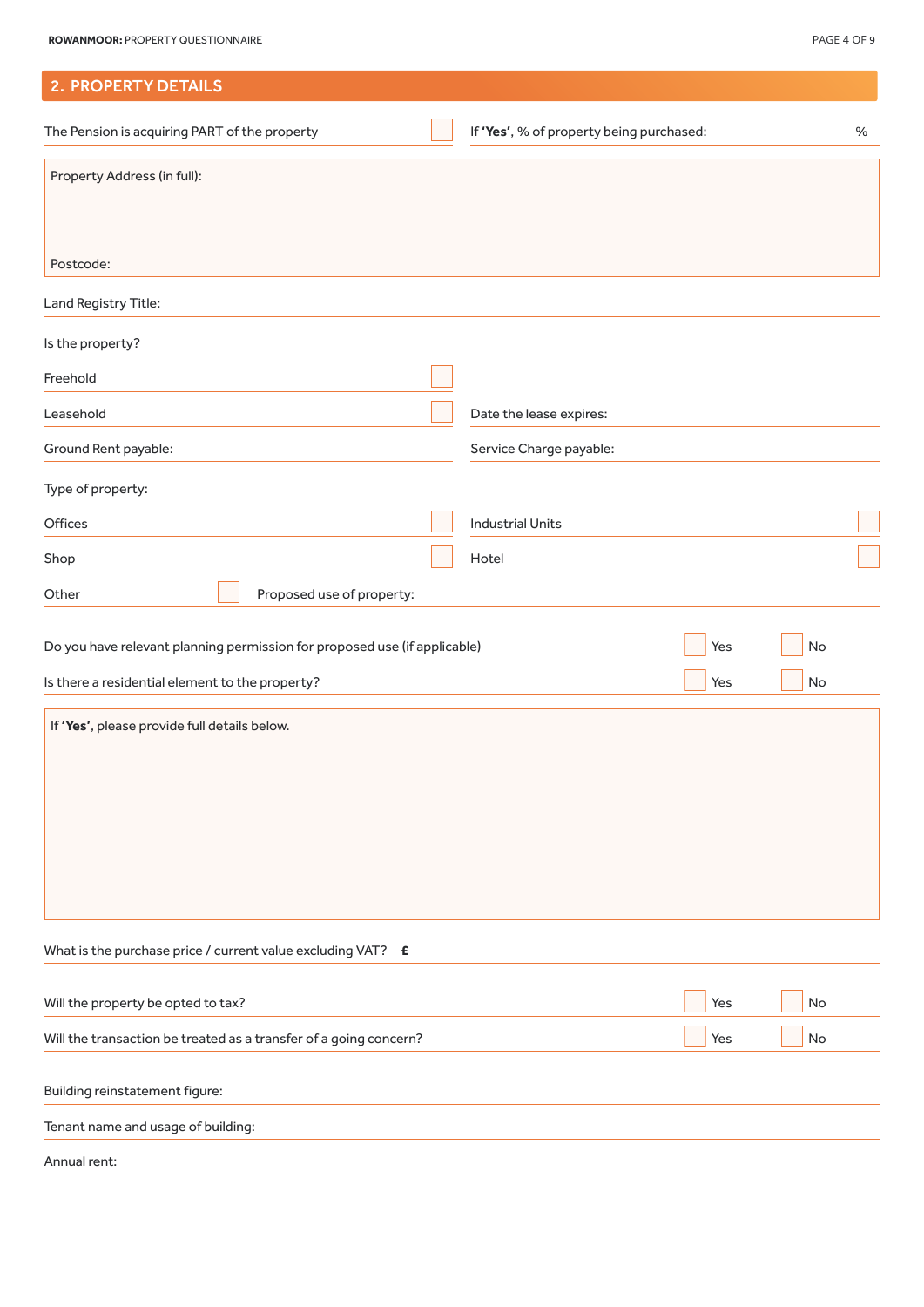# 3. FUNDING DETAILS

Will you borrow to assist with the purchase of the property? No will you borrow to assist with the purchase of the property?

If **'Yes'**, please provide Lender contact details in section 5.

Please provide details of how the purchase will be funded in the table below.

| Member Name:          |  |  |
|-----------------------|--|--|
| Percentage Ownership: |  |  |
| Cash:                 |  |  |
| Transfers:            |  |  |
| Contributions:        |  |  |
| Borrowing:            |  |  |
| <b>Total:</b>         |  |  |

# **Property development**

|                                            | In addition to the purchase of the property, are other costs expected? |               | Yes<br>No     |
|--------------------------------------------|------------------------------------------------------------------------|---------------|---------------|
| If 'Yes', what are the costs for?          | Development                                                            | Redevelopment | Refurbishment |
| What are the anticipated costs? $\epsilon$ |                                                                        |               |               |

| Additional Information (for property development or the basis of the loan): |
|-----------------------------------------------------------------------------|
|                                                                             |
|                                                                             |
|                                                                             |
|                                                                             |
|                                                                             |
|                                                                             |
|                                                                             |
|                                                                             |
|                                                                             |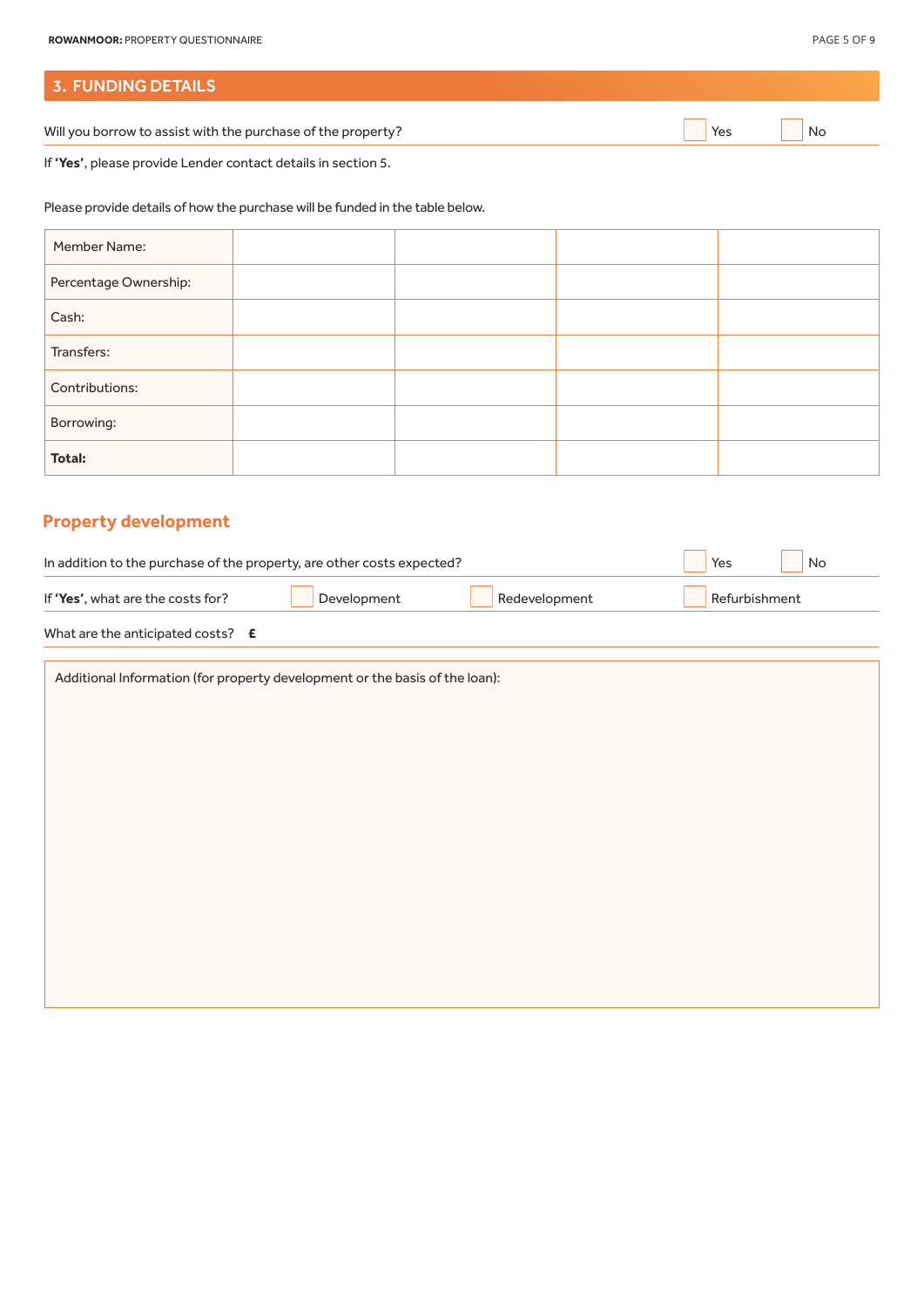# 4. TENANT DETAILS

Name of Tenant:

| Full Address (if different to the property address):                                                                         |                          |     |    |
|------------------------------------------------------------------------------------------------------------------------------|--------------------------|-----|----|
|                                                                                                                              |                          |     |    |
| Postcode:                                                                                                                    |                          |     |    |
| <b>Company Registration Number:</b>                                                                                          | VAT Registration Number: |     |    |
| Telephone Number:                                                                                                            | Email Address:           |     |    |
| Contact Name (if tenant is a company):                                                                                       |                          |     |    |
| Is the tenant connected to the pension member(s)?                                                                            |                          | Yes | No |
| Is the tenant already occupying the property?                                                                                |                          | Yes | No |
| If 'Yes', when does the lease expire?                                                                                        | Rent (pa):               |     |    |
| If 'No', is the tenant moving in immediately following completion?                                                           |                          | Yes | No |
| Are there any rent arrears?                                                                                                  |                          | Yes | No |
| Additional information (additional tenants, agreed rent free periods or deferred occupancy, full details of any rent arrears |                          |     |    |
| or issues):                                                                                                                  |                          |     |    |
|                                                                                                                              |                          |     |    |
|                                                                                                                              |                          |     |    |
|                                                                                                                              |                          |     |    |
|                                                                                                                              |                          |     |    |
|                                                                                                                              |                          |     |    |
|                                                                                                                              |                          |     |    |
|                                                                                                                              |                          |     |    |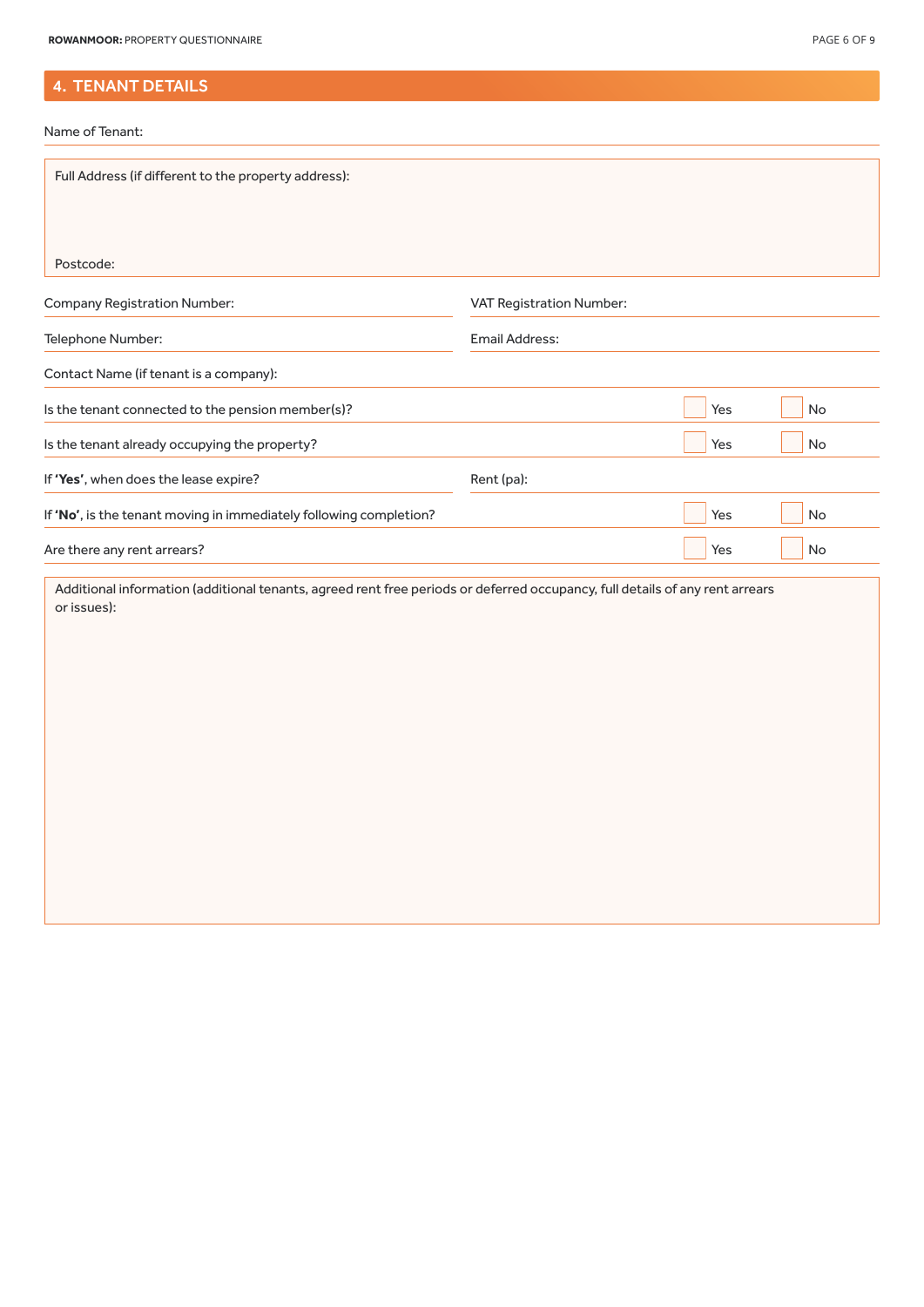# 5. PROPERTY CONTACTS

### **Solicitor**

| <b>Butcher &amp; Barlow</b> | Trethowans            | ×             |
|-----------------------------|-----------------------|---------------|
| <b>Birketts</b>             | Morton Fraser         | $\mathcal{L}$ |
| Keystone Law                | Other Please specify: |               |

If you do not select a solicitor we will select a panel solicitor to act on behalf of the pension. Additional charges will apply for a non-panel solicitor.

# **Vendor Details**

Name of Vendor:

| Full Address (if different to the property address): |     |    |
|------------------------------------------------------|-----|----|
|                                                      |     |    |
|                                                      |     |    |
|                                                      |     |    |
| Postcode:                                            |     |    |
|                                                      |     |    |
| Contact Name (if tenant is a company):               |     |    |
| Is the Vendor connected to the pension member(s)?    | Yes | No |

### **Vendor's Solicitors**

#### Name:

| Full Address:        |             |  |
|----------------------|-------------|--|
|                      |             |  |
|                      |             |  |
| Postcode:            |             |  |
| <b>Contact Name:</b> |             |  |
| Telephone Number:    | Fax Number: |  |

# **Lender Details** (if applicable)

| Name of Bank/Lender: |             |  |  |  |
|----------------------|-------------|--|--|--|
| Full Address:        |             |  |  |  |
|                      |             |  |  |  |
| Postcode:            |             |  |  |  |
| <b>Contact Name:</b> |             |  |  |  |
| Email Address:       |             |  |  |  |
| Telephone Number:    | Fax Number: |  |  |  |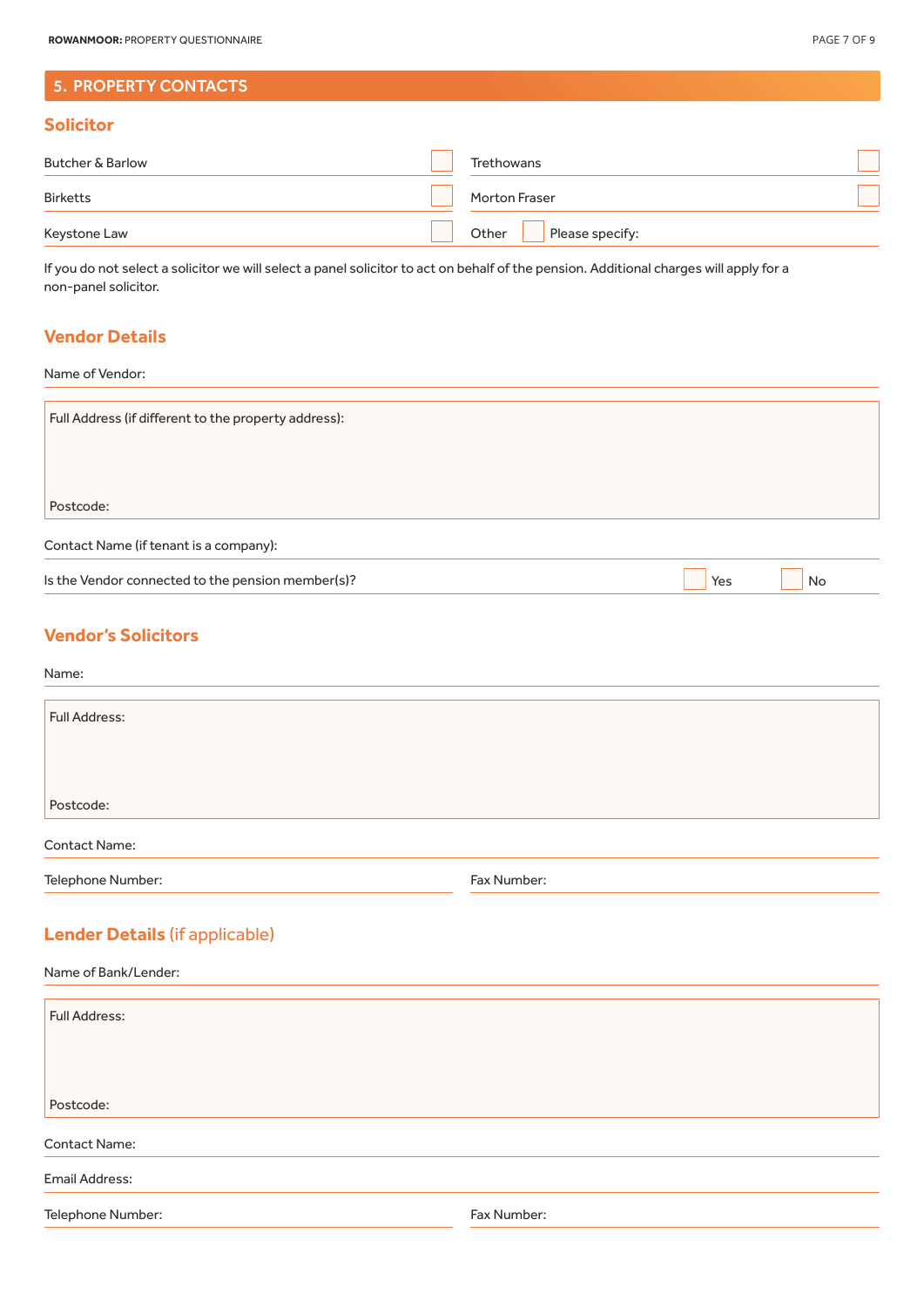### 6. MEMBER DECLARATION

I declare that to the best of my knowledge, the information provided in this application is true and complete. Rowanmoor will use this information to assess whether this property is allowed to be held within the pension. If the information provided proves to be false or incomplete and the property later transpires to be prohibited under the Scheme Rules, I hereby indemnify Rowanmoor and agree to be held personally liable to any and all penalties levied. I have received a copy of Rowanmoor's Guide and I have read and understood it.

I understand that you are not regulated by the FCA to provide investment advice. I understand that this responsibility and the checking of all decisions relating to the purchase and retention of pension investments lies with me and my appointed adviser(s). I understand that if I am unsure of anything in this regard, I should seek advice from a suitably qualified and regulated firm or individual.

I acknowledge that Rowanmoor Personal Pensions Limited and Rowanmoor Trustees Limited does not accept any liability for any decisions I make after receiving advice on the purchase, retention or sale of the property within my pension.

I agree that a joint account should be opened where more than one pension Member is making the purchase. For any joint investment the rental income and proceeds on the sale will be split proportionately to each party's share of the property, which will reflect each party's contribution to the property. This will be documented in a Joint Ownership Agreement drafted by my solicitor and which will be executed prior to the property purchase.

I authorise the Trustees\* to appoint a solicitor to act on behalf of the Trustees\* in respect of the acquisition of the property and all professional costs will be met from the pension to include an initial sum of £500 to be paid on account of costs on instruction of the solicitor.

I agree to appoint a property manager which can be a pension Member or a professional company. The appointed party will be responsible for managing the property in accordance with the principles of good estate management which includes collecting rent on the Trustees\* behalf and for arranging for the tenant to reimburse the cost of insurance.

I understand that the Trustees\* will, unless alternate insurance has been provided and agreed, take out an insurance policy which will at least cover the replacement value of the building, 3 years' loss of rent, terrorism and property owners liability of £10 million, but that any other cover e.g. for contents will be the responsibility of the tenant. I authorise you to take the cost of the insurance from my funds, to be reimbursed as above. I understand that failure to reimburse may give rise to interest charges and could lead to unauthorised payment penalties. I understand that any insurance payout in respect of the property will be paid directly to the pension. I understand that in order to avoid under insurance Rowanmoor reserve the right to instruct an independent insurance reinstatement cost assessment and any cost will be met by from the pension.

I confirm that all correspondence relating to the property should be sent to the nominated contact until written notice is received to the contrary. I authorise you to provide such information as is required to progress the transaction to the solicitor, lender and valuer.

\* Rowanmoor Trustees Limited.

I have read, and agree to, the notes and guidance on property acquisitions:

| Signature: |   |               | Name of Member: |
|------------|---|---------------|-----------------|
| Date:      |   | $D D M M Y Y$ |                 |
| Signature: | W |               | Name of Member: |
| Date:      |   | D D M M Y Y   |                 |
| Signature: | v |               | Name of Member: |
| Date:      |   | D D M M Y Y   |                 |
| Signature: | v |               | Name of Member: |
| Date:      |   | D D M M Y Y   |                 |